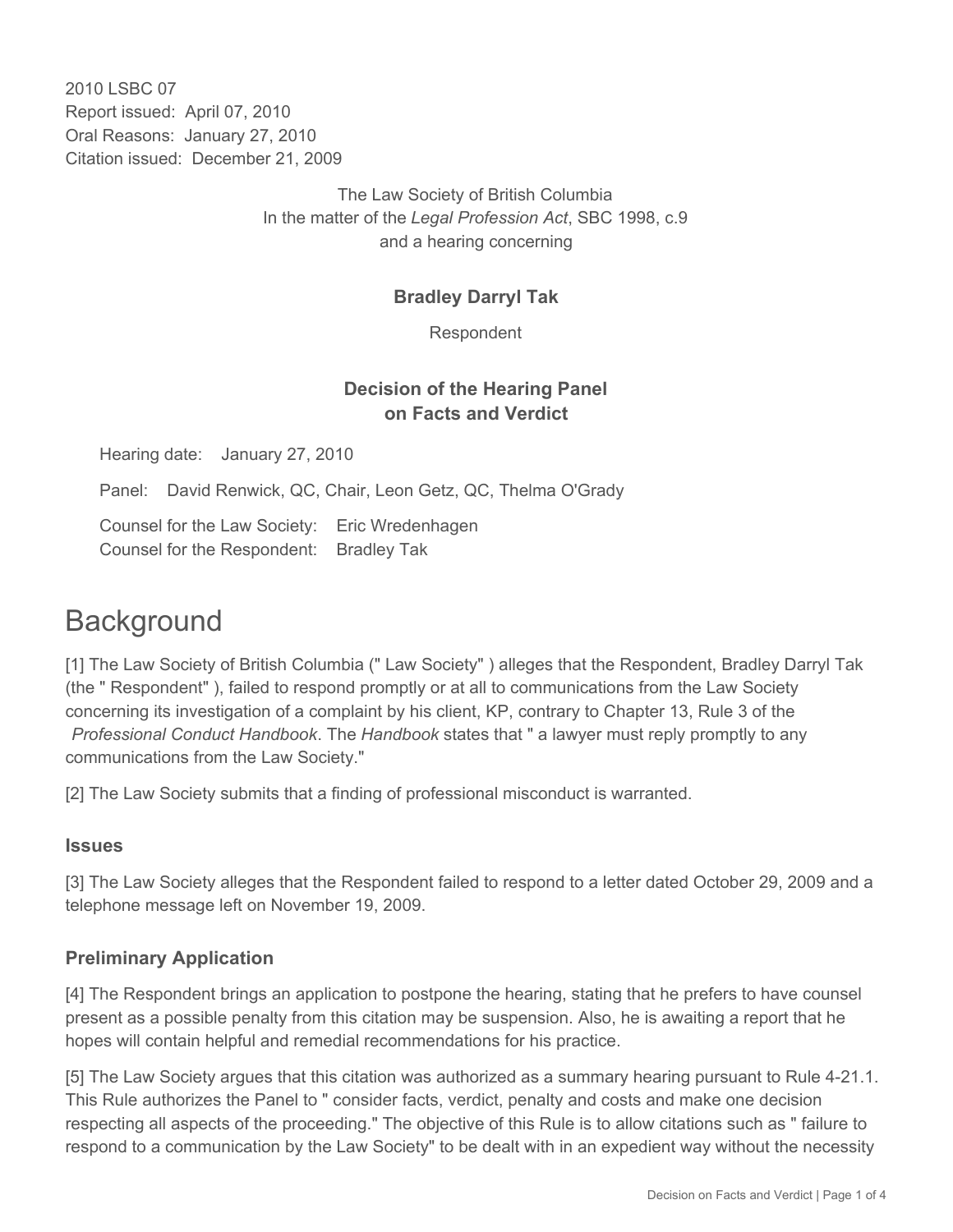of a separate and second hearing regarding penalty.

[6] The Panel considered the Respondent's application and held that it is not prepared to adjourn the hearing on both the issues of facts and verdict. Thus, the hearing continued in regard to facts and verdict, and the penalty portion was postponed upon conditions.

#### **Facts and Evidence**

[7] The Law Society provided evidence by affidavit as provided for in Rule 4-24.1(3).

[8] The affidavit of Howie A. Caldwell, staff lawyer in the Law Society's Professional Conduct Department, states he was assigned to investigate a complaint made by KP against the Respondent. The substance of the complaint is that KP retained the Respondent in respect of a personal injury matter in or about September, 2008 and provided him with a \$2,000 cash retainer. Since that time, KP complains that the Respondent has failed to respond to his repeated telephone calls and messages. As a result, KP cannot determine what, if any, steps the Respondent has taken on his behalf.

[9] On October 29, 2009, Mr. Caldwell tried to contact the Respondent by telephone four times. Each time the phone did not ring, and there was only dead air.

[10] Ms. Copak, another staff member of the Law Society, also tried to reach the Respondent by telephone on October 22 and 29, 2009 regarding another matter. Ms. Copak reports the Respondent's voice mailbox was full both times. She then wrote to the Respondent on October 29 and e-mailed him on October 30, 2009. Ms. Copak received no reply.

[11] Also on October 29, 2009 Mr. Caldwell wrote the letter to the Respondent that is at issue in this hearing. In it, Mr. Caldwell asked the Respondent a number of questions regarding steps the Respondent had taken on KP's case, and asking for a copy of the client trust ledger setting forth how the Respondent dealt with KP's retainer. The letter also pointed out the section of the *Professional Conduct Handbook* requiring a lawyer to reply promptly to Law Society communications and asked for a response by 9:00 a.m. on November 9, 2009. This letter was personally delivered to the Respondent on October 29, 2009 by Mr. Brownell, the Manager of the Law Society's Audit & Investigation Department.

[12] On November 9, 2009 several things happened. First, another lawyer contacted the Law Society advising that she was retained by KP in his personal injury matter and she had been unsuccessful in reaching the Respondent by telephone to obtain the client file. Second, Ms. Copak advised Mr. Caldwell that she had received a telephone response from the Respondent to her earlier communication on a separate matter. But when Mr. Caldwell subsequently tried to reach the Respondent by telephone on November 9, the voice mailbox was again full. Finally, later that day, the Respondent once again telephoned Ms. Copak, who then transferred the phone call to Mr. Caldwell. The Respondent stated he would respond to the October 29 letter by November 13, 2009 and that he would contact the new lawyer awaiting the client file.

[13] The Respondent did not contact the Law Society on or before November 13, 2009 as he promised. On November 17, Mr. Caldwell again tried to telephone the Respondent but found the voice mailbox to be full. Mr. Caldwell also contacted the new lawyer on the KP case and determined that neither she, nor KP, had heard from the Respondent, notwithstanding she had sent a letter to the Respondent.

[14] On November 18, 2009 Mr. Caldwell again attempted to reach the Respondent by telephone, but his voice mailbox continued to be full.

[15] On November 19, Mr. Caldwell again telephoned the Respondent and this time was able to leave a voicemail explaining that he had been trying to reach him all week and that the voice mailbox had been full.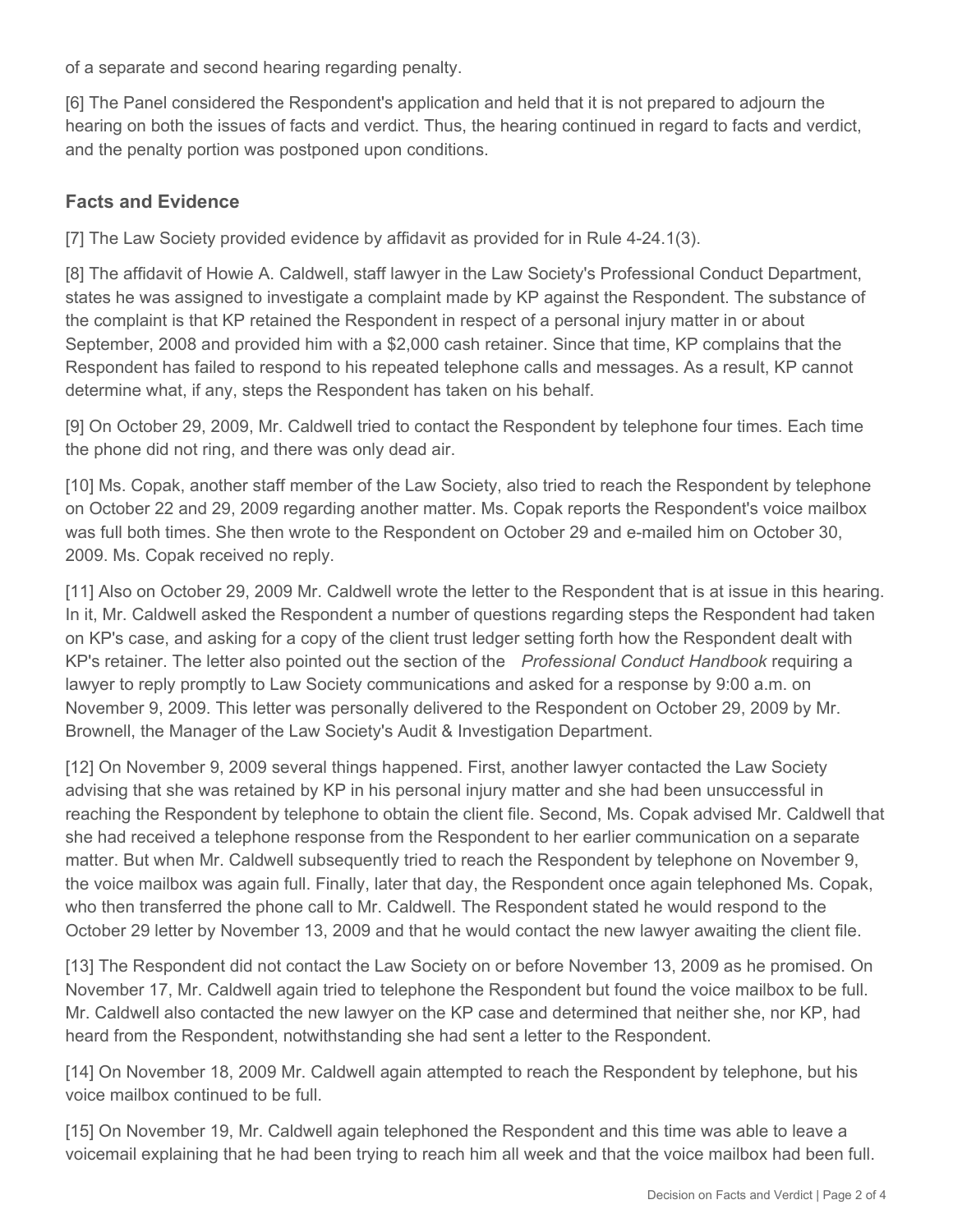This is the telephone message that is at issue in this case. Mr. Caldwell stated in his message that the Respondent had failed to fulfill his commitment to provide a response and that this failure was to be reported to the Discipline Committee.

[16] On November 26, 2009 Mr. Caldwell made a phone call to the Respondent, but the voice mailbox was again full. On November 27, Mr. Caldwell wrote the Respondent regarding the complaint and advised him that his failure to respond to the Law Society was being referred to the Chair of the Discipline Committee for review. He also asked the Respondent to provide a response. None was received.

[17] On December 8, 2009 Mr. Caldwell again wrote the Respondent regarding the attempts by new counsel to obtain the KP file. The Respondent did not respond.

[18] On December 10, 2009 the Respondent attended the Law Society building to meet with other staff of the Law Society on an unrelated matter. Mr. Caldwell and Mr. Brownell used that occasion to meet with the Respondent in person. At the meeting the Respondent stated he was not prepared to give a verbal explanation in response to the complaint, but would respond in writing by 5:00 p.m. that day. The Respondent also turned over the KP file but did not include his own notes of communication with the client.

[19] On December 14 at 4:30 p.m., Mr. Caldwell spoke by telephone to the Respondent who stated he was finishing his letter and would be sending it momentarily by e-mail. The e-mail, for some reason, was not received by the Law Society until December 15 at 5:28 a.m., although it was sent on December 14 at 4:45 p.m.

[20] In his letter of December 14 to the Law Society, the Respondent admitted that he had met with KP and received the \$2,000 retainer in cash. However, he failed to fully answer or provide the information requested in the Law Society's October 29 letter. In fact, as of January 29, 2010, the date of this Hearing, he still had not met the demand nor produced any accounting records or documentation setting forth how he dealt with the client's retainer as specifically requested by the Law Society in its letter of October 29, 2009.

[21] The Respondent did not testify at this Hearing nor provide any evidence.

## **Analysis**

[22] In our view, the Law Society has clearly established that the Respondent failed to respond to the communications of the Law Society. This finding is *prima facie* evidence of professional misconduct. The Respondent has not adduced any evidence that would excuse his conduct.

[23] The Benchers stated in the case of the *Law Society of BC v. Dobbin*, [1999] LSBC 27 at para. 20:

20. ... If the Law Society cannot count on prompt, candid and **complete** replies by members to its communications, it will be unable to uphold and protect the public interest, which is the Law Society's paramount duty. [emphasis added]

[24] The Respondent has not provided any substantive response as to what has happened to the retainer. We do not know if the retainer was used, since no Statement of Account was produced, nor do we know if it was retained or forwarded to the new lawyer.

[25] In these circumstances, we have no hesitation in concluding that the Respondent has committed professional misconduct.

# **Adjournment**